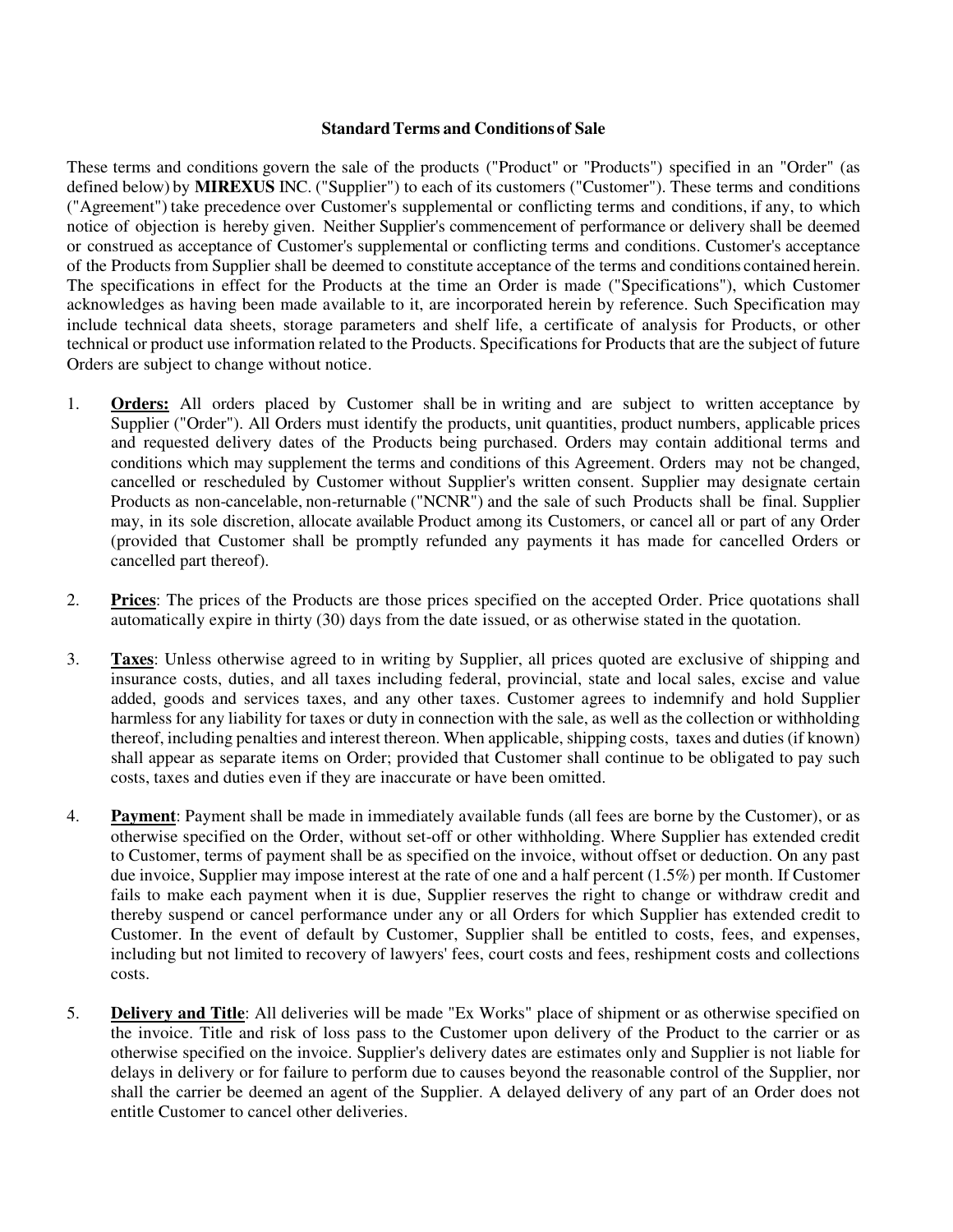# **6. Returns, Refunds and Exchanges Policy**:

#### *How to Return an Item:*

Products that do not conform to the Specifications may be returned for exchange or refund, subject to Supplier's prior written authorization, provided that Customer has at all times stored, transported and handled the Products in accordance with the Specifications. Customer must notify Supplier of any non-conformity with the Specifications within 30 days of ship date, and return the item to the place of purchase within 14 days of receiving a Return Material Authorization (RMA) from Supplier.

In order to ensure the Products are returnable, please follow the steps below:

- a) First, contact Supplier sales representative within 30 days of ship date of item(s) by calling +**1.519.829.1221** or by emailing Trevor Jones at **tjones@mirexus.com**.
- b) Second, if the item is approved for return, Supplier will issue a RMA number. Once the RMA number is received, Products must be returned within 14 days. Supplier will provide Customer with specific instructions on where to mail/return Products with the RMA number. In most cases returned items will be shipped to the Supplier's warehouse, located at:

**MIREXUS** INC. 361 Southgate Drive, Unit C Guelph, Ontario Canada N1G 3M5

- c) Third, please include the RMA number in the return package and state the reason for the return and the original receipt.
- d) If Products were purchased from a distributor other than Supplier, contact the distributor to confirm its return procedures and policies.

## *Return Exceptions:*

Only Products originally shipped from Supplier or from an authorized distributor (drop-ship) may be returned. Products must normally be returned to the original place of purchase. If Products were originally purchased from a distributor, they may be returned directly to Supplier only with Supplier's prior written consent. By returning Products to Supplier, the Customer certifies that the Products were purchased from Supplier or from an authorized distributor and there has been no substitution of the product from another supplier, distributor or other source of the Products. The return should be in the original packaging and in unused condition except as otherwise approved by a Supplier sales representative via an RMA.

## *Exchanges***:**

If the Products approved for return are in original condition and unopened, they may be exchanged for other Products in the first 30 days after ship date. Defective Products may be exchanged/returned for the same Products. Customer will not be subject to a restocking fee for exchanges, but unless the Products were defective, will still have to pay return shipping. Products purchased from Supplier that have been used or altered will not be accepted for exchange and items noted as NCNR cannot be exchanged.

#### *Non-Cancelable and Non-Returnable Items:*

Some Products are designated NCNR and cannot be returned. Customer should contact Supplier at +**1.519.829.1221** or email Trevor Jones at **tjones@mirexus.com** before making a purchase with questions regarding the return policy.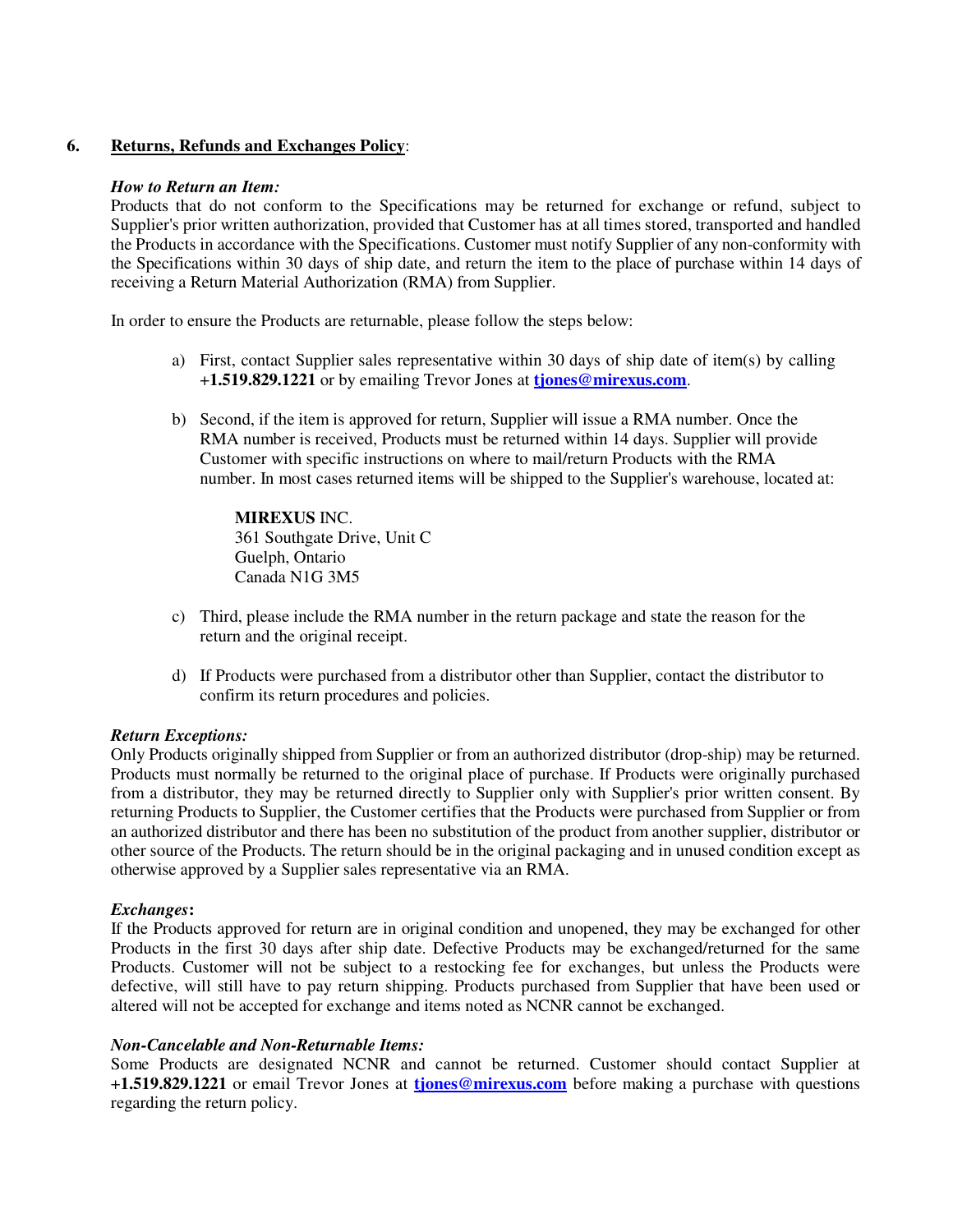## *Return Freight / Restocking Fee:*

Reasonable cancellation or restocking charges include a minimum 15% restocking fee, which will be deducted from any Customer refund. Supplier does not refund the original shipping and handling charges that the Customer paid on the order. Customer must prepay the return freight charges and Supplier will not accept COD shipments.

# *Refunds:*

Supplier will notify Customer upon receipt and inspection of returned Products and will advise of refund status. Upon approval of return and refund, Supplier will initiate a credit (subject to any cancellation or restocking charges) within 48 hours to the original method of payment. Credits to credit card can take 10 days to post to the account. Credits via money order or wire transfer will be net of bank fees.

7. **Limited Warranty**: Supplier warrants to Customer that Products purchased hereunder will conform to the applicable Specifications. If Supplier breaches this warranty, Customer's remedy is limited to (at Supplier's election): (a) refund of Customer's purchase price for such Production (without interest), or (b) replacement of such Products; provided that such Products must be returned to Supplier, along with acceptable evidence of purchase, within 20 days from date of delivery, transportation charges prepaid. No warranty will apply if the Product has expired or has been subject to misuse, improper storage, neglect, or accident.

SAVE AS EXPRESSLY PROVIDED IN THESE TERMS AND CONDITIONS, ALL IMPLIED WARRANTIES, TERMS AND CONDITIONS (WHETHER STATUTORY OR OTHERWISE) ARE EXCLUDED TO THE FULLEST EXTENT PERMITTED BY LAW. IN PARTICULAR, SUPPLIER MAKES NO WARRANTY RESPECTING THE MERCHANTABILITY OF THE PRODUCTS, SUITABILITY OR FITNESS FOR ANY PARTICULAR PURPOSE, OR NON-INFRINGEMENT OF THIRD PARTY RIGHTS AND MAKES NO WARRANTY AGAINST LATENT DEFECTS, OR WITH RESPECT TO SERVICES PROVIDED IN CONNECTION WITH AN ORDER (INCLUDING BUT NOT LIMITED TO TECHNICAL ASSISTANCE AND ADVICE PURSUANT TO SECTION 14 HEREOF).

8. **Limitation of Liabilities**: CUSTOMER SHALL NOT BE ENTITLED TO, AND SUPPLIER SHALL NOT BE LIABLE FOR, LOSS OF PROFITS OR REVENUE, PROMOTIONAL OR MANUFACTURING EXPENSES, OVERHEADS, BUSINESS INTERRUPTION COST, ENVIRONMENTAL REMEDIATION COSTS, INJURY TO REPUTATION OR LOSS OF CUSTOMERS, PRODUCTS LIABILITY DAMAGES, PUNITIVE DAMAGES, INTELLECTUAL PROPERTY INFRINGEMENT, LOSS OF CONTRACTS OR ORDERS OR ANY INDIRECT, SPECIAL, INCIDENTAL OR CONSEQUENTIAL DAMAGES OF ANY NATURE. CUSTOMER'S RECOVERY FROM SUPPLIER FOR ANY CLAIM SHALL NOT EXCEED THE PURCHASE PRICE PAID FOR THE AFFECTED PRODUCTS IRRESPECTIVE OF THE NATURE OF THE CLAIM WHETHER IN CONTRACT, TORT, WARRANTY, OR OTHERWISE. CUSTOMER WILL INDEMNIFY, DEFEND AND HOLD SUPPLIER HARMLESS FROM ANY CLAIMS BASED ON (A) SUPPLIER'S COMPLIANCE WITH CUSTOMER'S DESIGNS, SPECIFICATIONS, OR INSTRUCTIONS, (B) MODIFICATION OF ANY PRODUCTS BY ANYONE OTHER THAN SUPPLIER, or (C) USE IN COMBINATION WITH OTHER PRODUCTS. SUPPLIER SHALL INDEMNIFY CUSTOMER FOR ANY THIRD PARTY DAMAGES BASED ON CLAIMS FOR PATENT INFRINGEMENT SOLELY TO THE EXTENT THAT THESE ARE BASED ON INFRINGEMENT OF THE PRODUCTS OF ANY PATENTS OF THIRD PARTIES IN THE UNITED STATES OR CANADA. THESE INDEMNIFICATION OBLIGATIONS OF SUPPLIER SHALL BE LIMITED TO THE TOTAL MONIES PAID TO SUPPLIER FOR PRODUCTS (EXCLUDING SHIPPING, TAXES AND OTHER RELATED COSTS AND EXPENSES PAID BY CUSTOMER) IN THE TWELVE MONTHS PRECEDING ANY FINAL JUDGMENT OR AWARD AGAINST CUSTOMER BASED ON SUCH INFRINGEMENT. THE INDEMNIFIED PARTY UNDER THIS SECTION SHALL PROMPTLY NOTIFY THE INDEMNIFYING PARTY IN WRITING OF ANY CLAIM OR SUIT OR MATERIAL THREAT THEREOF BROUGHT AGAINST THE INDEMNIFIED PARTY IN RESPECT OF WHICH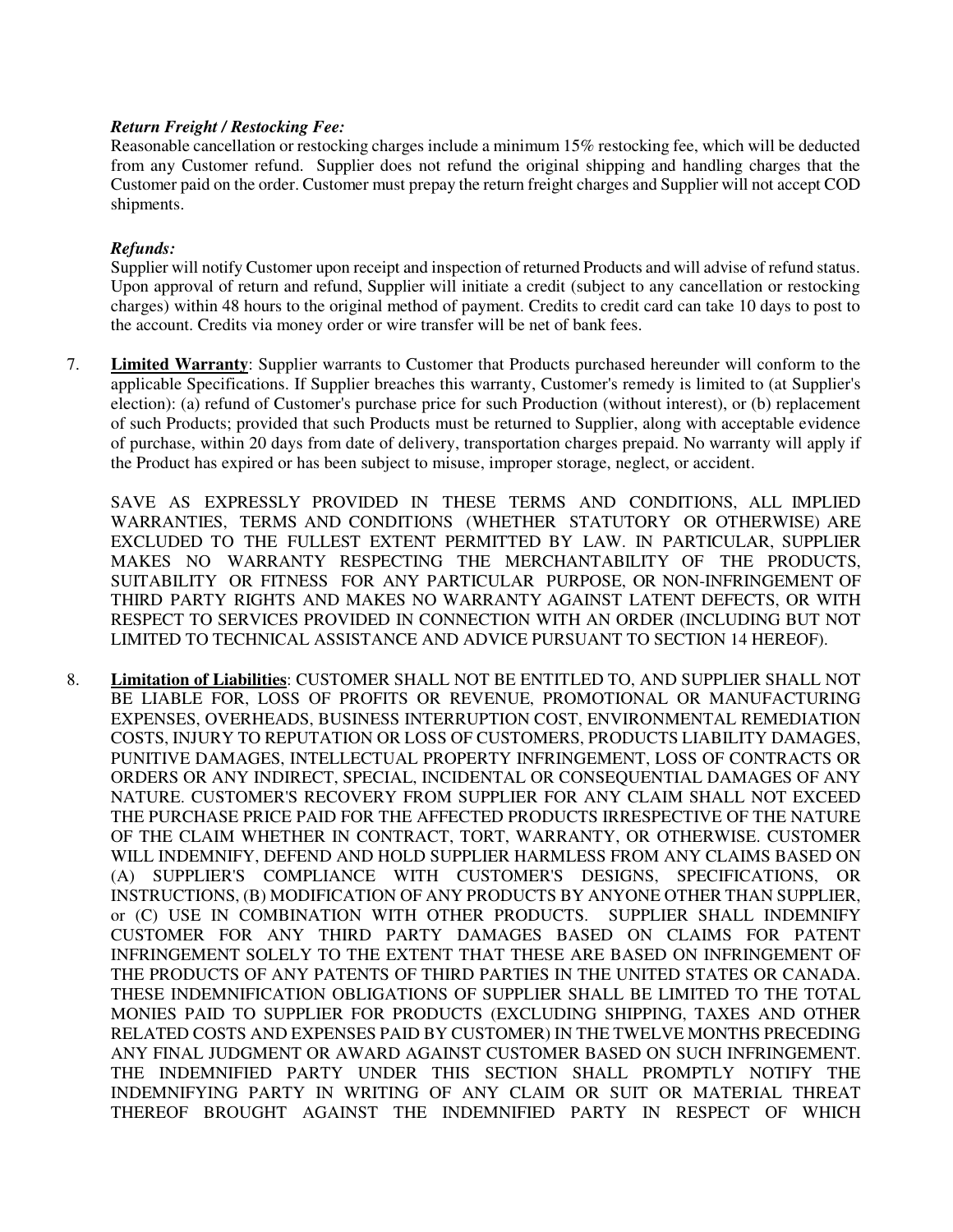INDEMNIFICATION MAY BE SOUGHT AND, TO THE EXTENT ALLOWED BY LAW, SHALL REASONABLY COOPERATE WITH THE INDEMNIFYING PARTY, AT ITS COST, IN DEFENDING OR SETTLING ANY SUCH CLAIM OR SUIT. NO SETTLEMENT OF ANY CLAIM, SUIT OR THREAT THEREOF RECEIVED BY THE INDEMNIFIED PARTY AND FOR WHICH THE INDEMNIFIED PARTY INTENDS TO SEEK INDEMNIFICATION SHALL BE MADE WITHOUT THE PRIOR WRITTEN APPROVAL OF THE INDEMNIFYING PARTY.

- 9. **Intellectual Property**. "Intellectual Property" means all intellectual property, trade secrets, patents, trademarks, designs, know-how, processes, inventions and improvements related to the Products, whether patentable or not, that are now or in the future owned or licensed by Supplier, together with all improvements, enhancements, derivative works and modifications to such Intellectual Property, whether developed by or for Supplier. Customer acknowledges and agrees that Supplier owns all right, title, and interest to the Intellectual Property as embodied in the Products or otherwise arising from the Products or the making of the Products. To the extent that Customer (or its contractors) provides suggestions or feedback regarding the Products, the Intellectual Property, or the Confidential Information (as defined below) of Supplier, which may include suggestions for, or feedback concerning, improvements, modifications, corrections, enhancements, derivatives or extensions, as well as branding ideas ("Feedback"), it is agreed that the Supplier shall have a perpetual, royalty free, exclusive, and transferable license to use such Feedback, without any obligation to compensate the Customer (or its contractors). Supplier may develop technology, modifications, corrections, enhancements, derivatives or extensions ("Improvements"), and further may also develop branding elements, based on such Feedback, and such Improvements and branding elements, and any intellectual property, as well as any related intellectual property registrations, shall be owned by Supplier. Customer agrees to sign such further documents as may be required reasonably to confirm such ownership by Supplier. No license is provided to Customer under the Intellectual Property, save and except for a license to incorporate the Products into products or applications of Customer. Without limiting the foregoing, and for clarification, Customer is restricted from using any Intellectual Property embodied in the Products for development purposes other than for the sole purpose of including the Products in Customer's products, without prior written authorization of Supplier. Customer shall not develop, file, or register any patents or patent applications that incorporate or are based on the Intellectual Property or Supplier's Confidential Information. Customer covenants and agrees not to reverse engineer, or attempt to reverse engineer, the Products or conduct any separation analysis on the Products.
- 10. **Export Control**: Customer certifies that it will comply in all material respects with all laws and regulations applicable to its purchase, use and disposition of the Products. Without limiting the foregoing, the Customer will comply with all Canadian and United States Department of Commerce and other Canadian and United States export control laws and regulations with respect to the Products, and will not distribute the Products to any country where such distribution would be unlawful.
- 11. **Use of Products**: Products sold by Supplier are not designed, intended or authorized for use in life support, life sustaining, or other applications in which the failure of such Products could reasonably be expected to result in personal injury, loss of life or catastrophic property damage. In addition, and without limitation to the foregoing, Products sold by Supplier are not designed, intended or authorized for use in injectables and implants intended for cosmetic applications (including but not limited to breast implants, bovine collagenbased dermal fillers or implants, human collagen-based dermal fillers or implants, hyaluronic acid-based dermal fillers or implants, autologous fat transfer, cadaveric-based products and botulinum toxin injections). If Customer uses or sells the Products for use in any such applications: (1) Customer acknowledges that such use or sale is at Customer's sole risk, and assumes all responsibility to use and sell the Products for such applications in accordance with the practices of a reasonable person who is an expert in the field and in strict compliance with all applicable laws, regulations and labelling or other standards that are now or may in the future be in force; (2) Customer agrees that Supplier and the manufacturer of the Products are not liable, in whole or in part, for any claim or damage arising from such use or sale; and (3) Customer agrees to indemnify,